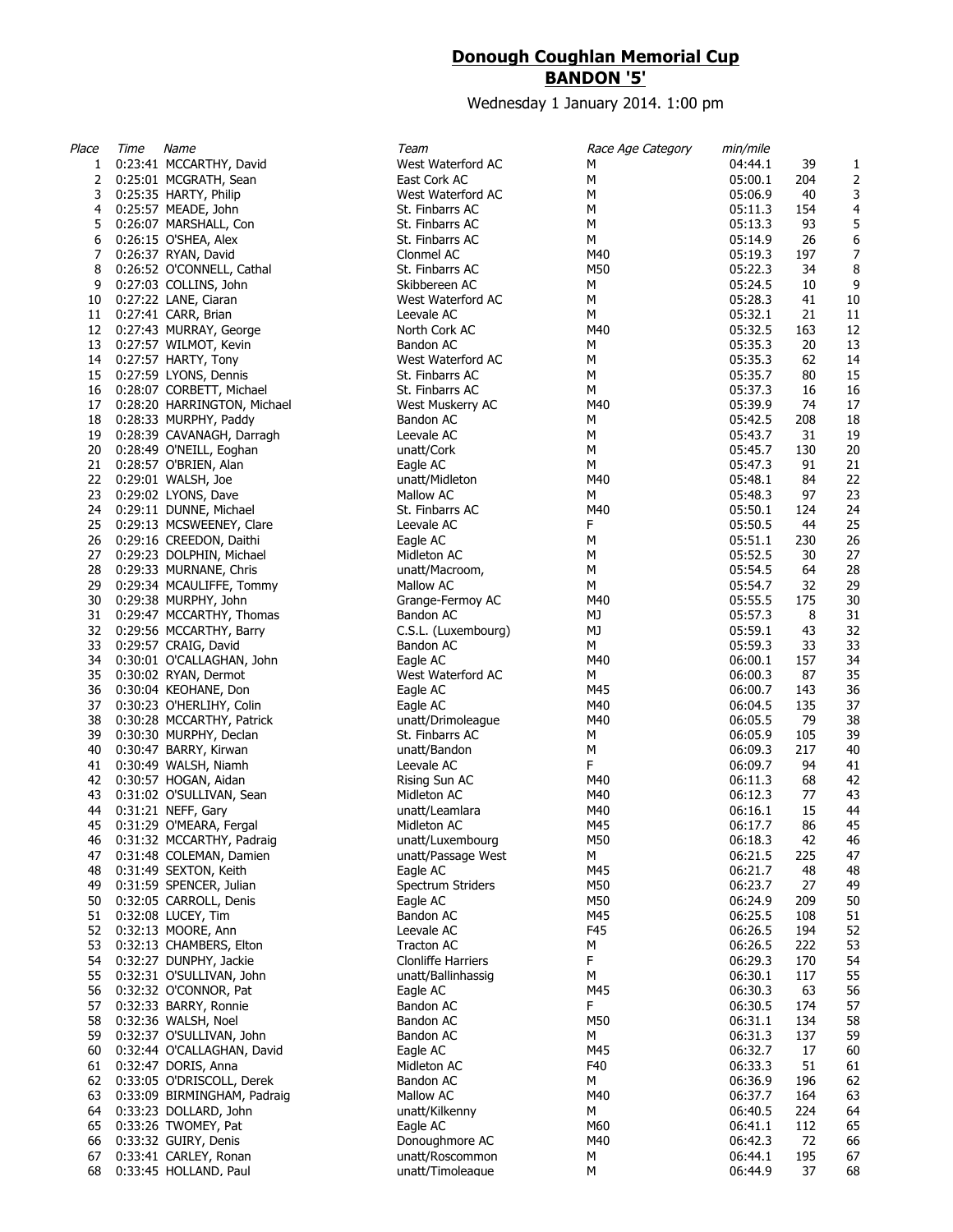| 69  | 0:33:47 MURPHY, Pat          | Eagle AC              | M55         | 06:45.3 | 235 | 69  |
|-----|------------------------------|-----------------------|-------------|---------|-----|-----|
| 70  | 0:33:49 FORREST, Richard     | unatt/Blarney         | M40         | 06:45.7 | 207 | 70  |
|     |                              |                       |             |         |     |     |
| 71  | 0:33:50 HARRINGTON, Deirdre  | West Muskerry AC      | F40         | 06:45.9 | 75  | 71  |
| 72  | 0:33:52 CRONIN, Pat          | unatt/Cork            | М           | 06:46.3 | 165 | 72  |
| 73  | 0:33:56 MCCARTHY, Cal        | unatt/Kilbrittain     | М           | 06:47.1 | 162 | 73  |
| 74  | 0:33:56 DALY, Michael        | Navy AC               | M40         | 06:47.1 | 96  | 74  |
| 75  | 0:33:57 HEAVIN, Aiden        | unatt/Ballycotton     | М           | 06:47.3 | 183 | 75  |
|     |                              |                       |             |         |     |     |
| 76  | 0:34:01 DARCY, Thomas        | unatt/Cahir           | М           | 06:48.1 | 49  | 76  |
| 77  | 0:34:03 MCEVOY, Eamonn       | St. Finbarrs AC       | M55         | 06:48.5 | 58  | 77  |
| 78  | 0:34:08 O'REILLY, Brian      | Southport Waterloo AC | M45         | 06:49.5 | 95  | 78  |
| 79  | 0:34:21 DONOVAN, Kevin       | unatt/Clonakilty      | М           | 06:52.1 | 144 | 79  |
|     |                              |                       |             |         |     |     |
| 80  | 0:34:23 HARVEY, David        | unatt/Cork            | М           | 06:52.5 | 114 | 80  |
| 81  | 0:34:26 GUINANE, Elaine      | Eagle AC              | F           | 06:53.1 | 166 | 81  |
| 82  | 0:34:31 COUGHLAN, Niall      | unatt/Inniscarra      | M40         | 06:54.1 | 161 | 82  |
| 83  | 0:34:35 CASEY, Darren        | unatt/Bandon          | М           | 06:54.9 | 18  | 83  |
|     |                              |                       |             |         |     |     |
| 84  | 0:34:36 O'CALLAGHAN, Rachael | unatt/Cork            | F40         | 06:55.1 | 243 | 84  |
| 85  | 0:34:37 O'DONOVAN, Chris     | Bandon AC             | M45         | 06:55.3 | 35  | 85  |
| 86  | 0:34:48 HAYES, Ann-Marie     | St. Catherines AC     | F           | 06:57.5 | 232 | 86  |
| 87  | 0:35:01 ROBINSON, Nick       | unatt/Bath            | М           | 07:00.1 | 132 | 87  |
|     |                              |                       |             |         |     |     |
| 88  | 0:35:03 DALTON, Kevin        | unatt/Cork            | M40         | 07:00.5 | 229 | 88  |
| 89  | 0:35:05 AHERN, Stuart        | unatt/Cork            | М           | 07:00.9 | 36  | 89  |
| 90  | 0:35:09 O'RIORDAN, Sean      | <b>Tracton AC</b>     | М           | 07:01.7 | 221 | 90  |
| 91  | 0:35:11 BURKE, Killian       | Bandon AC             | MJ          | 07:02.1 | 2   | 91  |
|     |                              |                       | F           |         |     |     |
| 92  | 0:35:15 GRIFFIN, Eleanor     | unatt/Barryroe        |             | 07:02.8 | 189 | 92  |
| 93  | 0:35:18 O'REGAN, Mark        | unatt/Bandon          | МJ          | 07:03.4 | 9   | 93  |
| 94  | 0:35:21 MURPHY, Ciaran       | Bandon AC             | MJ          | 07:04.0 | 66  | 94  |
| 95  | 0:35:22 SHEEHAN, Dave        | St. Finbarrs AC       | М           | 07:04.2 | 55  | 95  |
|     | 0:35:23 MURPHY, Marie        | St. Finbarrs AC       | F           | 07:04.4 | 190 | 96  |
| 96  |                              |                       |             |         |     |     |
| 97  | 0:35:24 MCMORROW, Clodagh    | St. Finbarrs AC       | F           | 07:04.6 | 136 | 97  |
| 98  | 0:35:33 CURLEY, Dermot       | unatt/Ballygarvan     | М           | 07:06.4 | 122 | 98  |
| 99  | 0:35:37 O'HALLORAN, John     | Midleton AC           | M60         | 07:07.2 | 92  | 99  |
| 100 | 0:35:40 FOX, Conor           | Donoughmore AC        | M40         | 07:07.8 | 231 | 100 |
|     |                              |                       |             |         |     |     |
| 101 | 0:35:41 SHEEHAN, Ronan       | Bandon AC             | MJ          | 07:08.0 | 215 | 101 |
| 102 | 0:35:42 BICKERDIKE, Andrea   | Leevale AC            | F           | 07:08.2 | 169 | 102 |
| 103 | 0:35:47 MILLS, Conor         | unatt/Cobh            | М           | 07:09.2 | 158 | 103 |
| 104 | 0:35:55 FRENCH, Pricilla     | unatt/Bandon          | F           | 07:10.8 | 138 | 104 |
|     |                              |                       |             |         |     |     |
| 105 | 0:35:55 MCMAHON, Daniel      | unatt/Cork            | М           | 07:10.8 | 76  | 105 |
| 106 | 0:35:59 PRATT, Michael       | Grange-Fermoy AC      | M50         | 07:11.6 | 47  | 106 |
| 107 | 0:36:00 WALSH, Anthony       | unatt/Cork            | M50         | 07:11.8 | 233 | 107 |
| 108 | 0:36:01 KIELY, Victor        | unatt/Blarney         | M45         | 07:12.0 | 205 | 108 |
|     |                              |                       |             |         |     |     |
| 109 | 0:36:03 O'REGAN, David       | unatt/Bandon          | M45         | 07:12.4 | 247 | 109 |
| 110 | 0:36:08 HAYES, John          | Rising Sun AC         | M55         | 07:13.4 | 6   | 110 |
| 111 | 0:36:09 CANTY, John          | unatt/Innishannon     | М           | 07:13.6 | 109 | 111 |
| 112 | 0:36:11 WALSH, Brendan       | Clonakilty RR AC      | М           | 07:14.0 | 145 | 112 |
|     |                              |                       |             | 07:14.2 |     |     |
| 113 | 0:36:12 COTTER, Frank        | Eagle AC              | M50         |         | 172 | 113 |
| 114 | 0:36:13 EGAN, Rory           | Eagle AC              | М           | 07:14.4 | 139 | 114 |
|     | 115 0:36:19 RYAN, David      | unatt/Upton           | М           | 07:15.6 | 23  | 115 |
| 116 | 0:36:20 O'FARRELL, Andrew    | Carrigaline RR AC     | M60         | 07:15.8 | 262 | 116 |
|     | 117 0:36:25 O'SULLIVAN, Pat  | Bandon AC             | M60         | 07:16.8 | 156 | 117 |
|     |                              |                       |             |         |     |     |
|     | 118 0:36:26 KEARNEY, Adrian  | unatt/Kilbrittain     | М           | 07:17.0 | 253 | 118 |
| 119 | 0:36:26 YOUNG, James         | unatt/Innishannon     | М           | 07:17.0 | 110 | 119 |
| 120 | 0:36:27 MURRAY, Jimmy        | Rising Sun AC         | M65         | 07:17.2 | 67  | 120 |
| 121 | 0:36:28 LEHANE, Finbarr      | Eagle AC              | M40         | 07:17.4 | 257 | 121 |
|     |                              | unatt/Bandon          |             |         |     |     |
| 122 | 0:36:33 MURPHY, Sean         |                       | M40         | 07:18.4 | 50  | 122 |
| 123 | 0:36:35 O'CONNOR, Noel       | unatt/Carrigaline     | M55         | 07:18.8 | 126 | 123 |
| 124 | 0:36:39 RYAN, Pat            | unatt/Innishannon     | M50         | 07:19.6 | 265 | 124 |
| 125 | 0:36:39 GIBSON, Dave         | unatt/Kinsale         | М           | 07:19.6 | 78  | 125 |
|     | 0:36:47 KELLEHER, Ronan      | unatt/Bandon          | М           | 07:21.2 | 3   | 126 |
| 126 |                              |                       |             |         |     |     |
| 127 | 0:36:51 DONNELLY, Ann        | St. Finbarrs AC       | F50         | 07:22.0 | 227 | 127 |
| 128 | 0:36:56 O'CALLAGHAN, Brian   | unatt/Blarney         | M40         | 07:23.0 | 206 | 128 |
| 129 | 0:36:57 O'BRIEN, Tony        | St. Finbarrs AC       | M50         | 07:23.2 | 98  | 129 |
| 130 | 0:37:08 TOBIN, James         | unatt/Durrus          | M45         | 07:25.4 | 61  | 130 |
|     |                              |                       |             |         |     |     |
| 131 | 0:37:13 O'REGAN, John        | unatt/Bandon          | МJ          | 07:26.4 | 248 | 131 |
| 132 | 0:37:16 MURPHY, Christy      | Carraig na bhFear AC  | M55         | 07:27.0 | 89  | 132 |
| 133 | 0:37:21 MOODY, Siobhan       | Serpentine RC         | F           | 07:28.0 | 237 | 133 |
| 134 | 0:37:27 GIBBONS, Dolores     | Bandon AC             | F40         | 07:29.2 | 250 | 134 |
| 135 | 0:37:28 WALSHE, John         | East Cork AC          | M60         | 07:29.4 | 7   | 135 |
|     |                              |                       |             |         |     |     |
| 136 | 0:37:29 BUTTIMER, Ivone      | Bandon AC             | М           | 07:29.6 | 69  | 136 |
| 137 | 0:37:41 O'BRIEN, Colm        | unatt/Zurich          | М           | 07:32.0 | 127 | 137 |
| 138 | 0:37:42 O'BRIEN, Margaret    | Clonakilty RR AC      | FJ          | 07:32.2 | 140 | 138 |
| 139 | 0:37:43 O'CONNOR, Ali        | St. Finbarrs AC       | F           | 07:32.4 | 116 | 139 |
|     |                              |                       |             |         |     |     |
| 140 | 0:37:47 KIRWAN, Fidelma      | Eagle AC              | F45         | 07:33.2 | 184 | 140 |
| 141 | 0:37:47 LYNCH, Michelle      | Bandon AC             | F           | 07:33.2 | 118 | 141 |
| 142 | 0:37:48 O'CONNOR, Frances    | Eagle AC              | F50         | 07:33.4 | 180 | 142 |
| 143 | 0:37:52 QUIRKE, Jason        | unatt/Bandon          | м           | 07:34.2 | 12  | 143 |
|     |                              |                       | $- \cdot -$ |         |     |     |
|     |                              |                       |             |         |     |     |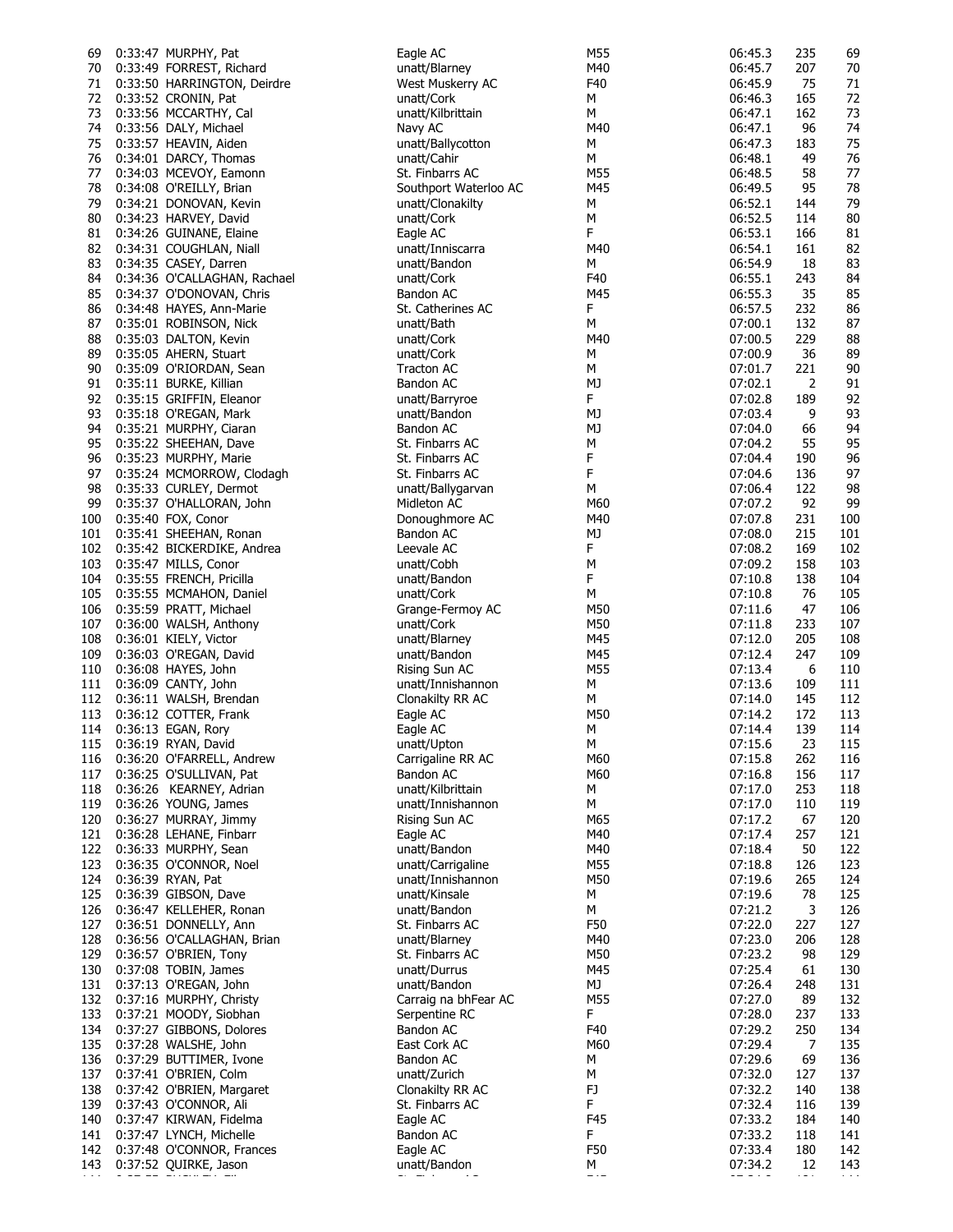| 145 | 0:37:58 MINIHANE, Michael         | unatt/Clonakilty     | М                                                                                                    | 07:35.4 | 121 | 145 |
|-----|-----------------------------------|----------------------|------------------------------------------------------------------------------------------------------|---------|-----|-----|
| 146 | 0:38:03 KIELY, Denis              | Clonakilty RR AC     | M45                                                                                                  | 07:36.4 | 46  | 146 |
| 147 | 0:38:05 CALLAN, Pauline           | Bandon AC            | F                                                                                                    | 07:36.8 | 218 | 147 |
|     |                                   |                      |                                                                                                      |         |     |     |
| 148 | 0:38:08 CALLAN, Emmet             | Bandon AC            | M40                                                                                                  | 07:37.4 | 219 | 148 |
| 149 | 0:38:11 CROWLEY, Miriam           | unatt/Cork           | F                                                                                                    | 07:38.0 | 115 | 149 |
| 150 | 0:38:12 CROWLEY, Daniel           | unatt/Blarney        | М                                                                                                    | 07:38.2 | 123 | 150 |
| 151 | 0:38:12 O'DONOGHUE, Donal         | unatt/Little Island  | M45                                                                                                  | 07:38.2 | 104 | 151 |
| 152 | 0:38:13 KEOHANE, Michael          | unatt/               | М                                                                                                    | 07:38.4 | 261 | 152 |
|     |                                   |                      |                                                                                                      |         |     |     |
| 153 | 0:38:31 FOUHY, Joseph             | Midleton AC          | М                                                                                                    | 07:42.0 | 83  | 153 |
| 154 | 0:38:35 CARTMELL, Steve           | Sutton Coldfield AC  | M40                                                                                                  | 07:42.8 | 25  | 154 |
| 155 | 0:38:35 RYAN, Aidan               | unatt/Upton          | M40                                                                                                  | 07:42.8 | 24  | 155 |
| 156 | 0:38:36 MORAN, Gemma              | unatt/Carrigaline    | F45                                                                                                  | 07:43.0 | 179 | 156 |
|     |                                   |                      |                                                                                                      |         |     |     |
| 157 | 0:38:37 CROWLEY, Darren           | Bandon AC            | M40                                                                                                  | 07:43.2 | 19  | 157 |
| 158 | 0:38:38 FLEMING, David            | Bandon AC            | M45                                                                                                  | 07:43.4 | 167 | 158 |
| 159 | 0:38:43 O'CONNELL, Dan            | Donoughmore AC       | M                                                                                                    | 07:44.4 | 264 | 159 |
| 160 | 0:38:44 KELLEHER, Edel            | unatt/Glanmire       | F45                                                                                                  | 07:44.6 | 99  | 160 |
|     |                                   |                      | M60                                                                                                  | 07:44.6 | 38  |     |
| 161 | 0:38:44 O'CONNELL, John           | unatt/Ballincollig   |                                                                                                      |         |     | 161 |
| 162 | 0:38:50 HEGARTY, Danile           | unatt/Bandon         | F                                                                                                    | 07:45.8 | 202 | 162 |
| 163 | 0:38:50 DOOLEY, Mick              | Eagle AC             | M45                                                                                                  | 07:45.8 | 263 | 163 |
| 164 | 0:38:53 O'DRISCOLL, John          | Rising Sun AC        | M55                                                                                                  | 07:46.4 | 4   | 164 |
| 165 | 0:38:59 HARRINGTON-BUCKLEY, Kitty | St. Finbarrs AC      | F45                                                                                                  | 07:47.6 | 113 | 165 |
|     |                                   |                      |                                                                                                      |         |     |     |
| 166 | 0:39:07 YOUNG, Steve              | Bandon AC            | M45                                                                                                  | 07:49.2 | 106 | 166 |
| 167 | 0:39:07 HICKEY, Bryan             | unatt/Ahiohill       | M40                                                                                                  | 07:49.2 | 266 | 167 |
| 168 | 0:39:10 HAYDON, Michael           | unatt/Cork           | M60                                                                                                  | 07:49.8 | 239 | 168 |
| 169 | 0:39:31 GAFFNEY, Ben              | Bandon AC            | M45                                                                                                  | 07:54.0 | 246 | 169 |
|     |                                   |                      |                                                                                                      |         |     |     |
|     | 170 0:39:32 MURPHY, Michael       | unatt/Dunmanway      | M40                                                                                                  | 07:54.2 | 228 | 170 |
| 171 | 0:39:32 CRONIN, Donal             | unatt/Kilnamartyra   | М                                                                                                    | 07:54.2 | 103 | 171 |
| 172 | 0:39:34 LEVY, Katie               | Serpentine RC        | F                                                                                                    | 07:54.6 | 238 | 172 |
| 173 | 0:39:41 O'SULLIVAN, Stephen       | Belgooly AC          | M45                                                                                                  | 07:56.0 | 185 | 173 |
|     |                                   |                      |                                                                                                      |         |     |     |
| 174 | 0:39:42 LAWLOR, Noel              | Clonakilty RR AC     | M50                                                                                                  | 07:56.2 | 45  | 174 |
| 175 | 0:39:47 CROWLEY, Kevin            | unatt/Clonakilty     | М                                                                                                    | 07:57.2 | 242 | 175 |
| 176 | 0:39:48 CRONIN, Barry             | unatt/Kilbrittain    | М                                                                                                    | 07:57.4 | 252 | 176 |
| 177 | 0:39:50 KEARNEY, Bartholomew      | Leevale AC           | M55                                                                                                  | 07:57.8 | 223 | 177 |
|     |                                   |                      |                                                                                                      |         |     |     |
| 178 | 0:39:53 PIEREZ, Roberta           | unatt/Ballincollig   | M40                                                                                                  | 07:58.4 | 212 | 178 |
| 179 | 0:40:01 O'CONNELL, Gerald         | unatt/Cork           | M60                                                                                                  | 08:00.0 | 171 | 179 |
| 180 | 0:40:05 BREEN, Declan             | unatt/Ballincollig   | М                                                                                                    | 08:00.8 | 211 | 180 |
| 181 | 0:40:06 MOODY, Triona             | Serpentine RC        | F                                                                                                    | 08:01.0 | 236 | 181 |
| 182 |                                   | unatt/Bandon         | M50                                                                                                  | 08:01.2 | 29  | 182 |
|     | 0:40:07 CROSS, Michael            |                      |                                                                                                      |         |     |     |
| 183 | 0:40:18 LINEHAN, Frank            | Togher AC            | M60                                                                                                  | 08:03.4 | 251 | 183 |
| 184 | 0:40:36 BUCKLEY, Tim-Joe          | Donoughmore AC       | M60                                                                                                  | 08:07.0 | 111 | 184 |
| 185 | 0:40:38 CASEY, John               | unatt/Cork           | M50                                                                                                  | 08:07.4 | 234 | 185 |
| 186 | 0:40:46 GALLAGHER, John           | unatt/Kildorrery     | M40                                                                                                  | 08:09.0 | 102 | 186 |
|     |                                   |                      |                                                                                                      |         |     |     |
| 187 | 0:40:50 ROBINSON, Una             | unatt/Bath           | F                                                                                                    | 08:09.8 | 131 | 187 |
| 188 | 0:40:53 KINGSTON, Paul            | Bandon AC            | M45                                                                                                  | 08:10.4 | 11  | 188 |
| 189 | 0:40:59 CORCORAN, Sunita          | Eagle AC             | F40                                                                                                  | 08:11.6 | 178 | 189 |
| 190 | 0:41:00 KELLY, Ronan              | unatt/Bandon         | MJ                                                                                                   | 08:11.8 | 88  | 190 |
|     |                                   |                      |                                                                                                      |         |     |     |
| 191 | 0:41:15 FALVEY, John              | unatt/Ballineen      | M45                                                                                                  | 08:14.8 | 241 | 191 |
|     |                                   | Leevale AC           |                                                                                                      |         |     | 192 |
|     | 192 0:41:21 O'LEARY, John         |                      | M70                                                                                                  | 08:16.0 | 5   |     |
|     | 193 0:41:29 HAYES, Nora           |                      |                                                                                                      | 08:17.6 | 148 | 193 |
|     |                                   | unatt/Dunmanway      | F45                                                                                                  |         |     |     |
|     | 194 0:41:29 KENNEDY, Liam         | unatt/Borrisokane    | м                                                                                                    | 08:17.6 | 90  | 194 |
|     | 195 0:41:45 MULCAHY, Mary         | St. Finbarrs AC      | F50                                                                                                  | 08:20.8 | 193 | 195 |
| 196 | 0:41:46 O'CONNELL, Donie          | Midleton AC          | M60                                                                                                  | 08:21.0 | 182 | 196 |
| 197 | 0:41:48 GAFFNEY, John             | Mallow AC            | М                                                                                                    | 08:21.4 | 213 | 197 |
|     |                                   |                      |                                                                                                      |         |     |     |
| 198 | 0:41:49 O'CALLAGHAN, Sharyn       | unatt/Cork           | F40                                                                                                  | 08:21.6 | 244 | 198 |
| 199 | 0:41:50 GAFFNEY, Peter            | Mallow AC            | M70                                                                                                  | 08:21.8 | 245 | 199 |
| 200 | 0:41:52 MORRISON, Kevin           | Midleton AC          | M50                                                                                                  | 08:22.2 | 85  | 200 |
| 201 | 0:41:53 CORCORAN, Geraldine       | Bandon AC            | F.                                                                                                   | 08:22.4 | 22  | 201 |
|     |                                   |                      |                                                                                                      |         |     |     |
| 202 | 0:42:02 DESMOND, Alan             | unatt/Kerry Pike     | M                                                                                                    | 08:24.2 | 240 | 202 |
| 203 | 0:42:03 LEHANE, Bridget           | unatt/Clonakilty     | F40                                                                                                  | 08:24.4 | 199 | 203 |
|     | 204 0:42:05 HAYES, Ellen          | unatt/Fermoy         | F40                                                                                                  | 08:24.8 | 81  | 204 |
| 205 | 0:42:13 O'LEARY, Neillie          | Belgooly AC          | M65                                                                                                  | 08:26.4 | 177 | 205 |
| 206 |                                   | unatt/Waterfall      | F                                                                                                    | 08:26.6 | 119 | 206 |
|     | 0:42:14 O'REGAN, Siobhan          |                      |                                                                                                      |         |     |     |
| 207 | 0:42:15 PHELAN, Triona            | unatt/Aherla         | F                                                                                                    | 08:26.8 | 201 | 207 |
| 208 | 0:42:19 MOYNIHAN, Catherine       | Bandon AC            | F40                                                                                                  | 08:27.6 | 198 | 208 |
| 209 | 0:42:30 SOBEY, Barry              | unatt/Cork           | М                                                                                                    | 08:29.8 | 125 | 209 |
| 210 | 0:42:40 MURPHY, Aine              | unatt/Cork           | F                                                                                                    | 08:31.8 | 191 | 210 |
|     |                                   | unatt/Cork           | F                                                                                                    |         | 53  |     |
| 211 | 0:42:46 DOYLE, Lisa               |                      |                                                                                                      | 08:33.0 |     | 211 |
| 212 | 0:42:50 MORAN, Shelia             | Tracton AC           | F                                                                                                    | 08:33.8 | 107 | 212 |
| 213 | 0:43:09 MCEVOY, Rebecca           | St. Finbarrs AC      | F                                                                                                    | 08:37.6 | 60  | 213 |
| 214 | 0:43:10 MCEVOY, Angela            | St. Finbarrs AC      | F50                                                                                                  | 08:37.8 | 59  | 214 |
| 215 | 0:43:21 MURPHY, Eileen            | Carraig na bhFear AC | F50                                                                                                  | 08:40.0 | 151 |     |
|     |                                   |                      |                                                                                                      |         |     | 215 |
| 216 | 0:43:29 WELDON, Michael           | Bandon AC            | M50                                                                                                  | 08:41.6 | 133 | 216 |
| 217 | 0:43:41 PERROTT, Oriel            | unatt/Bandon         | F                                                                                                    | 08:44.0 | 155 | 217 |
| 218 | 0:43:45 WALSH, Orlaith            | unatt/Clonakilty     | М                                                                                                    | 08:44.8 | 200 | 218 |
| 219 | 0:43:45 CRONIN, Helen             | unatt/Waterfall      | F.<br>$\frac{1}{2} \left( \frac{1}{2} \right) \left( \frac{1}{2} \right) \left( \frac{1}{2} \right)$ | 08:44.8 | 146 | 219 |